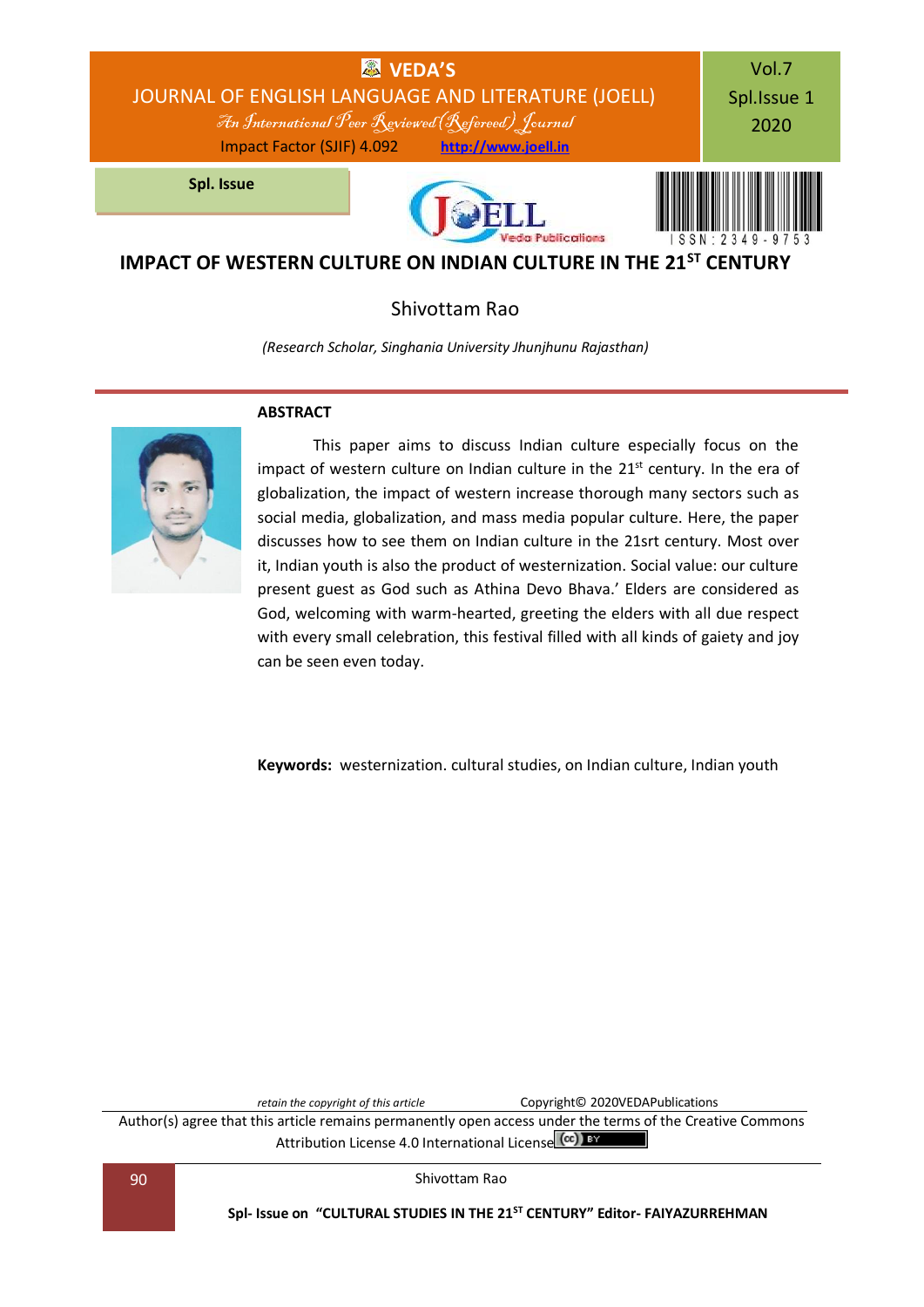#### **INTRODUCTION**

Everybody knows the answer to what culture is but the term "Culture" is one of the most elusive words to define such as language or life. Culture in all its early uses was a noun of the process: the tending of something, basically, crops or animals and culture in the sense of cultivating the soil was also used in fifteenth and sixteenth-century Europe. The word "Culture" was introduced into European languages. The Latin words *cultura* (noun) and *colera* (verb), the German word *Kultur* and the French word *culturer* are associated with words such as inhabit, cultivate, protect, honor with worship, civilization and civilized. Culture is a particular way of life and are various aspects including the food you eat, the clothes you wear, the language you speak in and the God you worship. All the achievements of humanity as a member of society can be called culture. The customs, traditions, festivals and one's outlook on various issues of life are included in culture and art, music, architecture, philosophy, literature, religion and science can be seen as the aspects of culture. According to *Edward Tyler's* definition-

> Culture--- is that complex whole which includes knowledge, beliefs, art, morals, law, customs and any other capabilities and habits acquired by (a human) as a member of society. It is totality of meanings, values, customs, norms, idea and symbols relative to society.<sup>1</sup>

Culture refers to a human-made environment which is transmitted from one generation to the next through symbols by mean of which people communicate, perpetuate and develop their knowledge about and express their attitudes toward life. Culture varies from place to place and country to country and its development is based on the historical process operating in a local, religion or national context. In the essay of Greenblatt *Culture: Critical Terms for Literature Study*. He defines as "that

complex whole which includes knowledge, belief, art, morals, law, custom, and any other capabilities and habits acquired by man as a member of society"<sup>2</sup>

Culture and tradition can be made from the following: religious practices, the celebration of festive, foods, clothing, language, civilization, ceremonies art, traditional science and the way of life of a particular group of people. Every geographical unit has its own culture and people of different countries are recognized by countries. Cultural identity every-one should be proud of their influential culture, and the right of all citizens to uphold their own ethnicity. Indian culture is the oldest and richest culture of the world with the various religion, customs, language, beliefs, ideas, work of art, rituals, architecture, codes, instructions, tradition, manners, living and trending patterns are one of the most significant components of Indian culture. Several thousand-year-old histories of Indian culture shows the community, in which a lot of people live together and belong various religion, language custom belief system etc. the most important feature of Indian culture is it's unique of unity in diversity these are not only words but are highly applicable to a country like India incredible rich in terms of culture and heritage. Indian's oldest and unique culture reflects unique cultural diversity across the country. India being a long country, the culture of India is unique in the world and diversity of climatic conditions.

Western culture is an incredibly widespread term used to describe social standards, belief systems, custom, traditions, values and even their origin as being based on the European culture. The term is also applied to countries and cultures after Europe, whose histories are strongly connected to Europe by immigration, colonialism, or influence. In the 21<sup>st</sup> century, the representatives of western culture are inclined to express their personality and leader-ship potential and definite place in society the

1

1

<sup>1</sup> [Primitive Culture: Researches Into the Development of](https://carta.anthropogeny.org/libraries/bibliography/primitive-culture-researches-development-mythology-philosophy-religion-art)  [Mythology, Philosophy, Religion, Art, and Custom,](https://carta.anthropogeny.org/libraries/bibliography/primitive-culture-researches-development-mythology-philosophy-religion-art) Tylor, E. B. , Volume 1, London, (1871)

<sup>2</sup> Greenblatt, Stephen. "Culture." Critical Terms for Literature Study. Ed. Frank Lentricchia and Thomas McLaughlin. Chicago: U of Chicago P, 1995. 225-32. Rpt. in Contexts for Criticism. Ed. Donald Keesey. 3rd ed. Mountain View, CA: Mayfield, 1998. 477-92.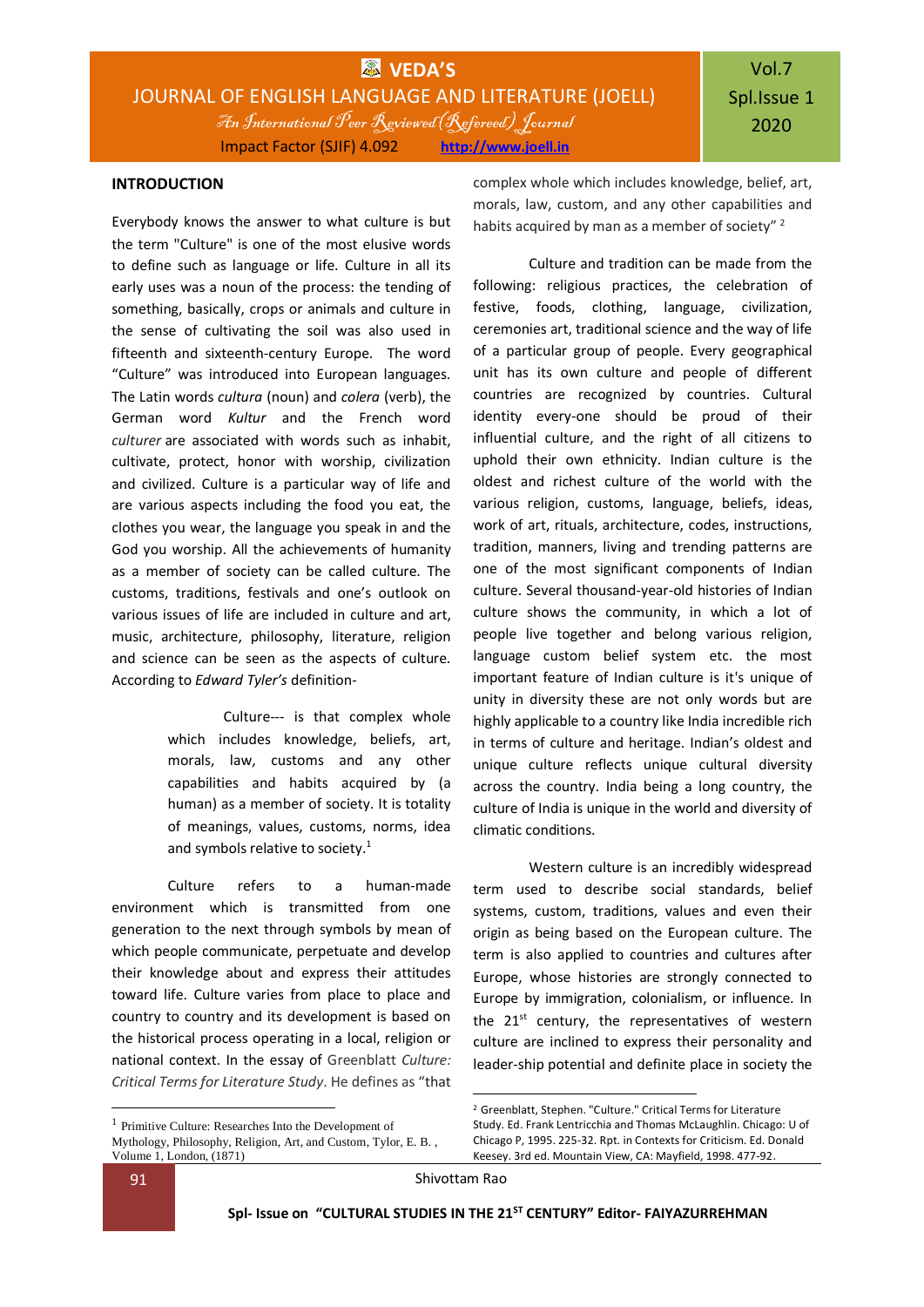characteristics of western culture in the heritage 21<sup>st</sup> century depend on the heritage of the  $20<sup>th</sup>$  century, which depicts social, economic, scientific and technological progress. This congruent unity of western culture is so strong that even the modern development of extreme nationality has been unable to master the real cultural and spiritual terms. Western culture is not a new idea in 21<sup>st</sup> century; it has always been accepted in some form as a fact of daily experience and as a statement of historical thinking. There is no doubt that western civilization was full of wars and revolution before and even after ignoring the national elements of our culture, there was always subliminal and aggressive self-confidence. Western culture immediately explores the moral values of western culture and the sources of intellectual tradition that have the direction of western education.

Impact of western culture began in Great Britain during the 17<sup>th</sup> and 18<sup>th</sup> centuries and later in America, Japan, and France as a pattern of social changes that affected every sphere of life on humans white, the influence of western culture began in the  $19<sup>th</sup>$  century when established east India company in India. Westernization is defined in our culture as a combination of custom, value and culture of the west. Western culture has had a profound impact on our tradition, custom and lifestyle. Due to western culture, the major changes in the way of life and standard of living of people have led to a change not only in India but also in the exchange of ideas and ideas globally. In the process of transformation, Indian culture has no……….. white our deep tradition and customs left their influence with the emergence of westernization. The cultural background of India is rich and the pried of its culture is culture is famous all over the world. Every section of society has undergone westernization; it will have both positive and negative effects on Indian culture in the 21<sup>st</sup> century. The impact of western culture among Indian is leading to the gradual decline of Indian culture and tradition. Western culture's Indian culture styles such as clothing, foods, festival language, etc furthermore

western ideology among the people. According to Manoj Prakesh:

> "Western Culture most commonly refers to culture that is followed in America and Europe. But today both the culture are going to be mixed especially in India. India got major transformation under westernization but forgetting our traditional values is also a matter of concern. The western culture has both positive and negative impact on Indian culture."<sup>3</sup>

The people of India are forgetting originality of India are not important their national language Hindi and are giving more value to the English language considers speaking Hindi is low class white speaking in English is high class.

Western dressing's culture is ruining the traditional clothing of the Indian culture. Indian tradition dress is sari, dhoti and kurta but, today, a lot of people of Indian wearing of a western cloth as jeans, tee-shirts tops etc. According to Wikipedia, "Westernization Westernization is a process whereby societies come under or adopt Western culture in areas such as industry, technology, politics, economics, l lifestyle, law, norms, mores, customs, traditions, values, mentality, perceptions, diet, clothing, language, alphabet, religion, and philosophy. During colonialism it often involved spread of Christianity "<sup>4</sup>In Indian, about 25% of western clothes are worm due to the change of fashion in Indian, the important of Indian culture is decreasing in many people. Western culture is also having an impact on Indian festivals. All Indian celebrate many festivals every year and also enjoy them to the fullest. But, today many peoples in India are celebrating more western culture like Christmas and Halloween rather than their festivals like Holi, Diwali in Indian religion, one boy or girl is allowed to date each other but, today many youth in India are breaking these lows and celebrating valentine's day and are not conscious of their religion and this for them, the value of Indian religion are decreasing. In the same way, the values of marriage are also broken marriage is breaking down and our

1 3

92 Shivottam Rao

[https://www.xournals.com/assets/publications//AJAAH\\_V01\\_I01\\_](https://www.xournals.com/assets/publications/AJAAH_V01_I01_P18-21_May-2018.pdf) [P18-21\\_May-2018.pdf](https://www.xournals.com/assets/publications/AJAAH_V01_I01_P18-21_May-2018.pdf) <sup>4</sup> <https://en.wikipedia.org/wiki/Westernization>